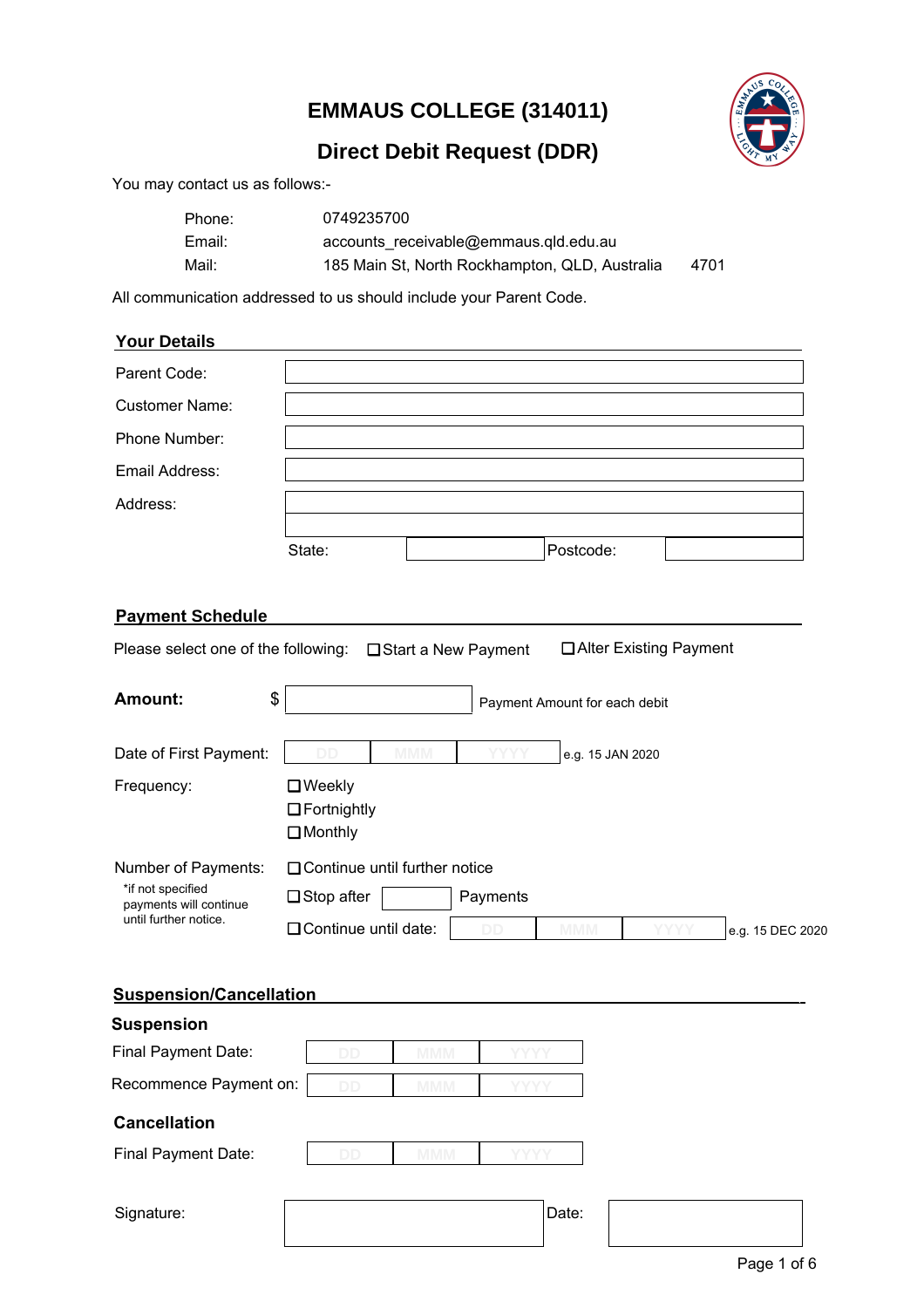

# **Cheque/Savings Accountor Credit Card Authorisation**

I/We request and authorise EMMAUS COLLEGE (314011) to arrange, through its own financial institution, a debit to your nominated account any amount EMMAUS COLLEGE (314011), has deemed payable by you. This debit or charge will be made through the Bulk Electronic Clearing System (BECS) from your account held at the financial institution you have nominated below and will be subject to the terms and conditions of the Direct Debit Request Service Agreement.

| Financial Institution: |  |                          |  |  |  |  |  |  |
|------------------------|--|--------------------------|--|--|--|--|--|--|
| Branch:                |  |                          |  |  |  |  |  |  |
| Account Name:          |  |                          |  |  |  |  |  |  |
| BSB No.                |  | $\overline{\phantom{0}}$ |  |  |  |  |  |  |
| Account Number:        |  |                          |  |  |  |  |  |  |

I/We request and authorise Acknowledement. By signing and/or providing us with a valid instruction in respect to your Direct Debit Request, you have understood and agreed to the terms and conditions governing the debit arrangements between you and EMMAUS COLLEGE as set out in this Request and in your Direct Debit Request Service Agreement.

| Signature: | Date: |  |
|------------|-------|--|
| Signature: | Date: |  |

If debiting from a joint bank account, both signatures are required.

OR

I request you EMMAUS COLLEGE to arrange for funds to be debited from my nominated credit card according to the schedule specified above and attached Direct Debit Service Agreement.

| Credit Card Number: |   |  |  |  |       |  |  |  |  |
|---------------------|---|--|--|--|-------|--|--|--|--|
| Expiry Date:        | M |  |  |  |       |  |  |  |  |
| Cardholder Name:    |   |  |  |  |       |  |  |  |  |
| Signature:          |   |  |  |  | Date: |  |  |  |  |

# **Completed Application**

Return your completed application by mail to:-

Mail: 185 Main St North Rockhampton, QLD, Australia 4701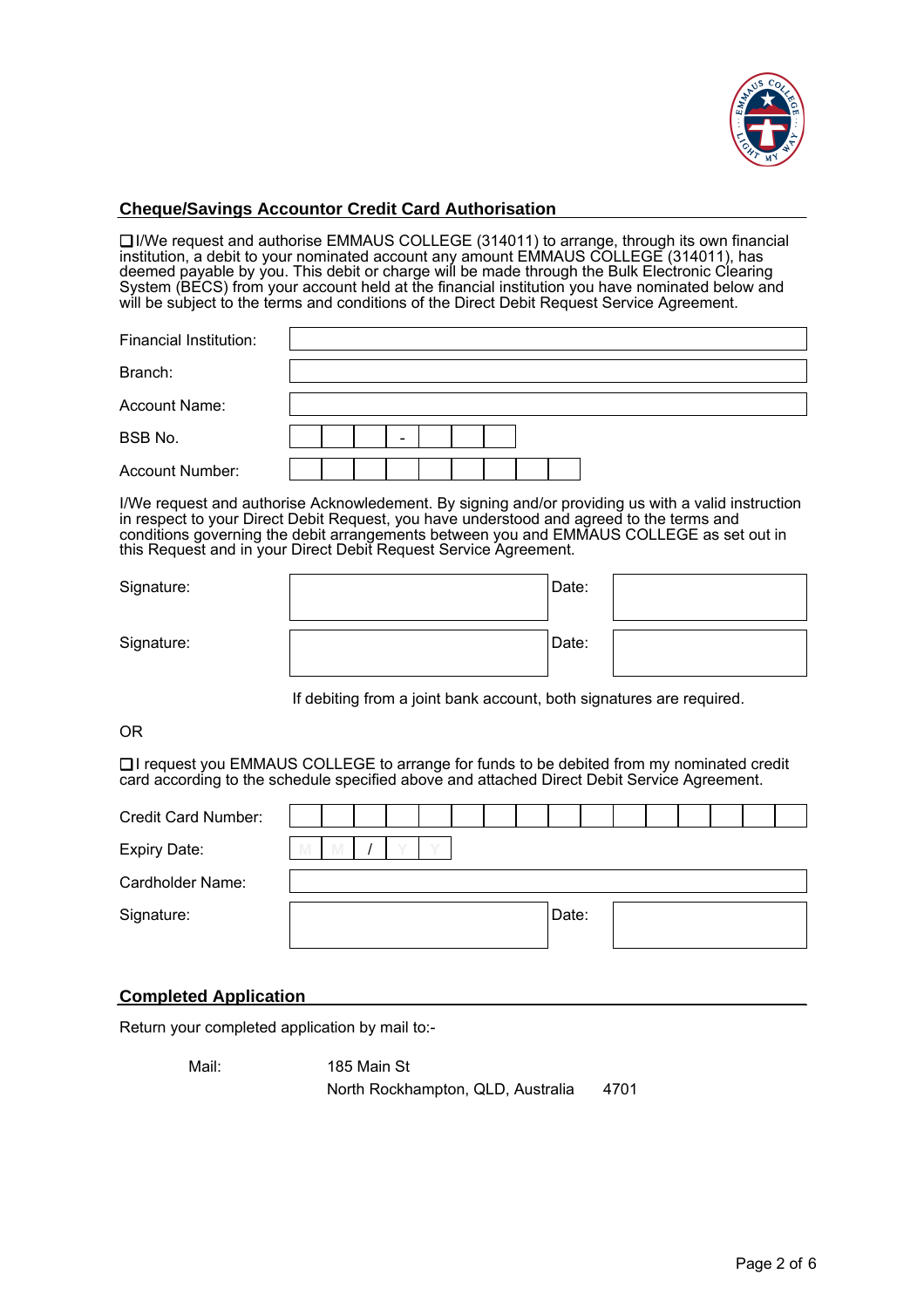

# **Customer Direct Debit Request (DDR) Service Agreement**

This is your Direct Debit Service Agreement with EMMAUS COLLEGE (314011) . It explains what your obligations are when undertaking a Direct Debit arrangement with us. It also details what our obligations are to you as your Direct Debit provider.

Please keep this agreement for future reference. It forms part of the terms and conditions of your Direct Debit Request (DDR) and should be read in conjunction with your DDR authorisation.

## **How to Contact Us**

### **Enquiries**

You can contact us directly or alternatively contact your financial institution. These should be made at least 7 working days prior to the next scheduled drawing date. You may contact us as follows:-

| Phone: | 0749235700                                            |
|--------|-------------------------------------------------------|
| Email: | accounts receivable@emmaus.qld.edu.au                 |
| Mail:  | 185 Main St<br>North Rockhampton, QLD, Australia 4701 |

All communication addressed to us should include your Customer Number.

| <b>Definitions</b> |
|--------------------|
|                    |

**account** means the account held at your financial institution from which we are authorised to arrange for funds to be debited.

**agreement** means this Direct Debit Request Service Agreement between you and us.

**banking day** means a day other than a Saturday or a Sunday or a public holiday listed throughout Australia.

debit day means the day that payment by you to us is due.

**debit payment** means a particular transaction where a debit is made.

**direct debit request** means the Direct Debit Request between us and you.

**us** or **we** means EMMAUS COLLEGE (314011) , (the Debit User) you have authorised by requesting a Direct Debit Request.

**you** means the customer who has signed or authorised by other means the Direct Debit Request.

**your financial institution** means the financial institution nominated by you on the DDR at which the account is maintained.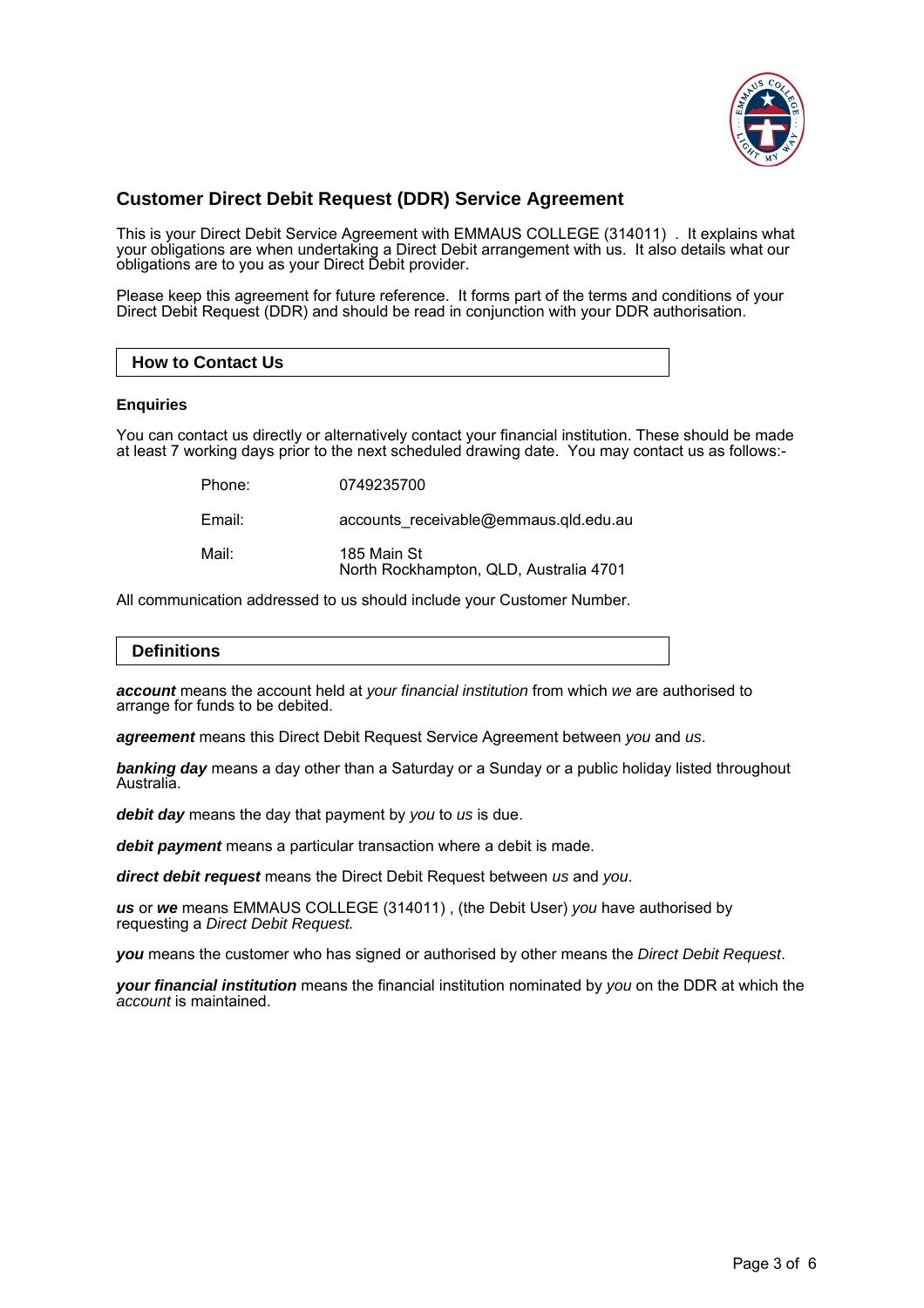

## **Debiting your account**

By signing a Direct Debit Request or by providing us with a valid instruction, you have authorised us to arrange for funds to be debited from your *account. You* should refer to the *Direct Debit Request* and this *agreement* for the terms of the arrangement between us and you.

We will only arrange for funds to be debited from your account as authorised in the Direct Debit Request.

#### **or**

We will only arrange for funds to be debited from your account if we have sent to the address nominated by you in the Direct Debit Request, a billing advice which specifies the amount payable by you to us and when it is due.

If the *debit day* falls on a day that is not a banking day, we may direct your financial institution to debit your account on the following banking day. If you are unsure about which day your account has or will be debited you should ask your financial institution.

## **Amendments by us**

We may need to make changes to the Agreement or a Direct Debit Request. If we do, we will give you notice in writing as **soon as reasonably possible** (which may be before or after the change is made) unless we believe the change is unfavourable to you in which case we will give you at least **30 days notice**.

## **Amendments by you**

You may change<sup>\*</sup>, stop or defer a *debit payment*, or terminate this agreement by providing us with at least 7 days notification by writing to:

185 Main St North Rockhampton, QLD, Australia 4701

**or**

by telephoning us on 0749235700 during business hours;

**or**

arranging it through your own financial institution, which is required to act promptly on your instructions.

\*Note: in relation to the above reference to 'change', your financial institution may 'change' your debit payment only to the extent of advising us EMMAUS COLLEGE (314011) of your new account details.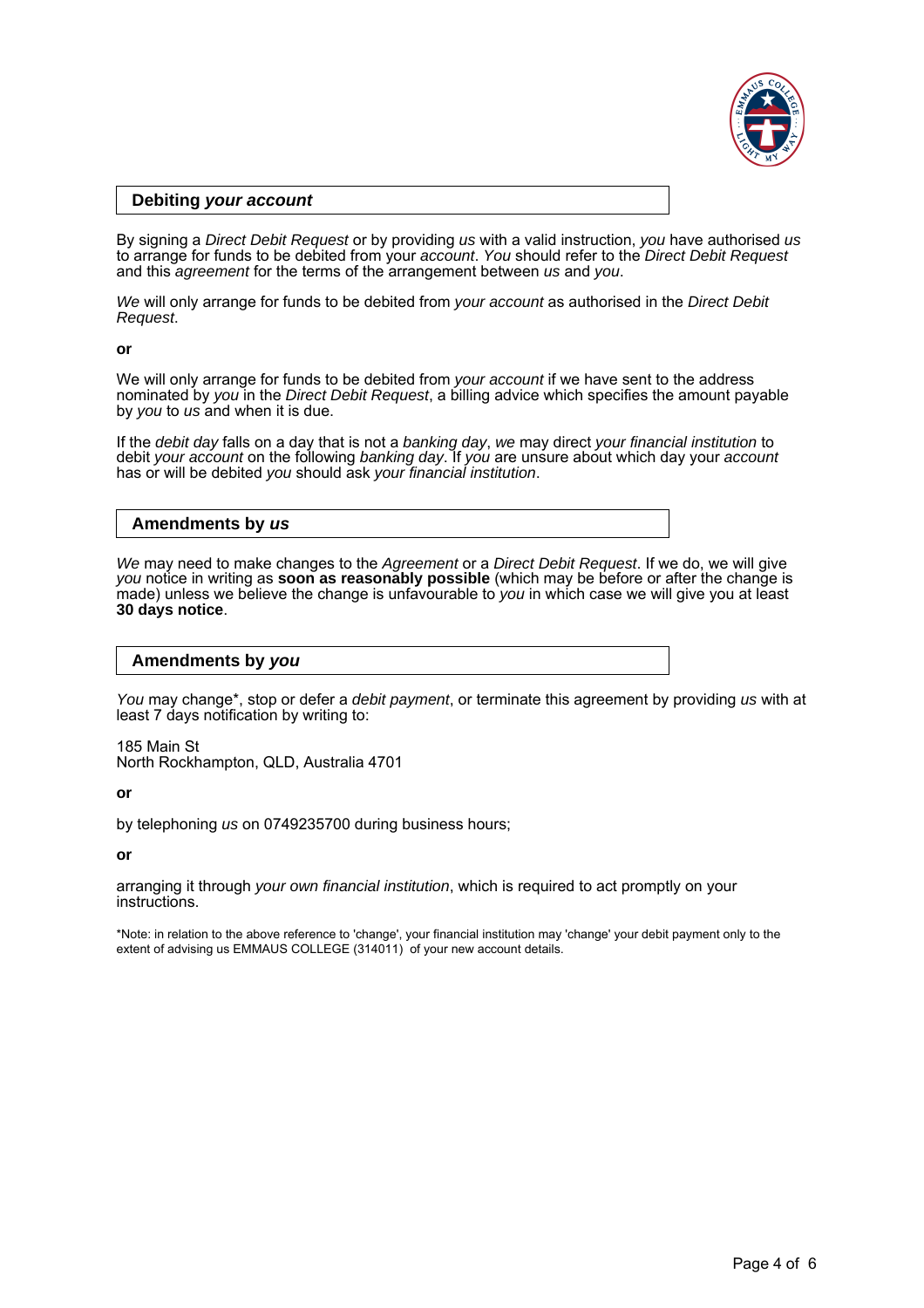

# **Your obligations**

It is your responsibility to ensure that there are sufficient clear funds available in your account to allow a debit payment to be made in accordance with the Direct Debit Request.

If there are insufficient clear funds in your account to meet a debit payment:

- you may be charged a fee and/or interest by your financial institution;
- you may also incur fees or charges imposed or incurred by us; and
- you must arrange for the debit payment to be made by another method or arrange for sufficient clear funds to be in *your account* by an agreed time so that we can process the *debit payment*.

You should check your account statement to verify that the amounts debited from your account are correct.

## **Dispute**

If you believe that there has been an error in debiting your account, you should notify us directly on  $0749235700$  and confirm that notice in writing with us as soon as possible so that we can resolve your query more quickly. Alternatively you can take it up directly with your financial institution.

If we conclude as a result of our investigations that your account has been incorrectly debited we will respond to *your* query by arranging for *your financial institution* to adjust *your account* (including interest and charges) accordingly.  $\,$  We will also notify *you* in writing of the amount by which *your* account has been adjusted.

If we conclude as a result of our investigations that your account has not been incorrectly debited we will respond to your query by providing you with reasons and any evidence for this finding in writing.

## **Accounts**

You should check:

- with your financial institution whether direct debiting is available from your account as direct debiting is not available on all accounts offered by financial institutions.
- your account details which you have provided to us are correct by checking them against a recent account statement; and
- with your financial institution before completing the Direct Debit Request if you have any queries about how to complete the Direct Debit Request.